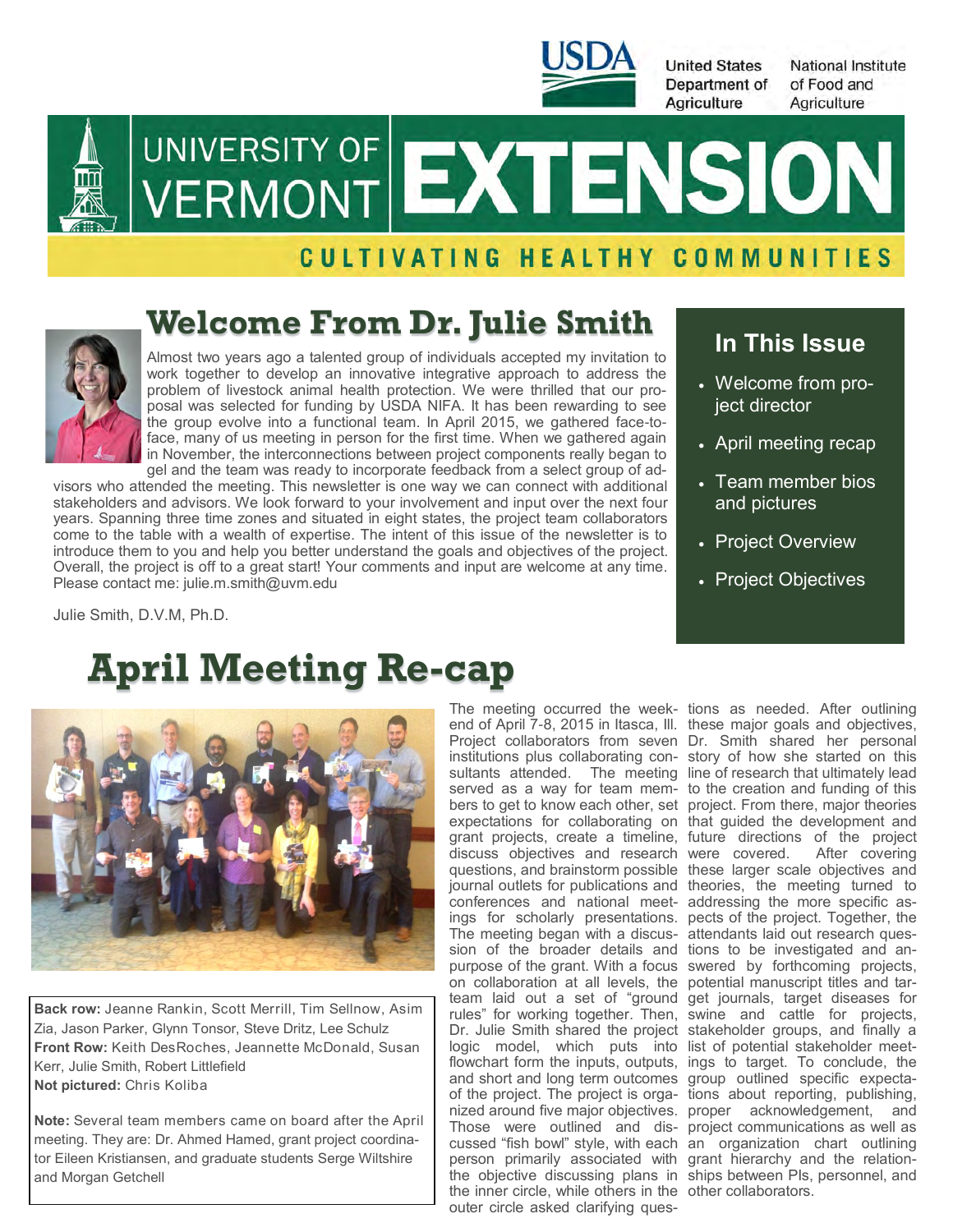## **Team Members**



Susan Kerr is the NW Regional Livestock and Dairy Extension Specialist for Washington State University. Previous to this position, she was the WSU-Klickitat County Extension Director.

Dr. Kerr received a B.S. in Animal Science and D.V.M. degree from Cornell University, then practiced veterinary medicine in a rural mixed animal practice. She left practice to pursue a doctoral program at Kansas State University and earned a Ph.D. in Education. She has operated a non-profit cat feedlot since 1985.



Glynn Tonsor is an Associate Professor in the Department of Agricultural Economics at Kansas State University (KSU). Tonsor obtained a B.S. from Missouri State University and Ph.D. from KSU. Through active research, engaged out-

reach with industry, and first-hand knowledge with livestock production, Dr. Tonsor has economic expertise in an array of topics of importance to Kansas, U.S. and global stakeholders. These topics include animal identification and traceability, animal well-being and welfare, commodity market analysis, consumer demand, food safety, meat labeling policies, producer perceptions and preferences, risk management, and technology acceptance. He and his wife, Shauna, live in Saint George, Kansas with their children Ethan, Levi, and Aubree.



Julie Smith is an extension associate professor at the University of Vermont. Julie received her B.S. in Biological Sciences, D.V.M., and Ph.D. in Animal Nutrition at Cornell University. Since joining the Department of

Animal and Veterinary Sciences in 2002, she has applied her veterinary background to programs in the areas of herd health, calf and heifer management, and agricultural emergency management. She is responsible for teaching the undergraduate Animal Welfare class required of majors in her department. Dr. Smith has conducted trainings for Extension educators, livestock producers, and community members on the risks posed by a range of animal diseases, whether they already exist in the United States, exist outside of the United States, or pose a risk to both animal and human health. In all cases, she emphasizes the importance of awareness and prevention. She is currently leading a multi-species, multi-state project looking at the human behavioral aspects of implementing practices to protect animal health and food security, featured in this newsletter.



Serge Wiltshire is a Ph.D. candidate in Food Systems at the University of Vermont. His

research interests include experimental economics, survey research, and complex systems topics surrounding agent-based computer modeling and computational network analysis, with a specific eye toward agricultural policy optimization. His M.S. thesis work focused on modeling the diffusion of grass-based dairy farming as a potential solution to pressing water quality and farm viability issues in Vermont. He is currently working on modeling the dynamics of disease transmission in the U.S. hog industry.



 Asim Zia is currently serving as an Associate Professor of<br>Public Policy Public

and Decision Analysis in the Department of Community Development and Applied Economics, with a secondary appointment in the Department of Computer Science, at the University of Vermont. He is Associate State Director of Vermont's Experimental Program to Stimulate Competitive Research (EPSCOR) and the Director of the Institute for Environmental Diplomacy and Security at the University of Vermont. Dr. Zia is undertaking NSF funded work on developing computational integrated assessment models that project and quantify high-resolution impacts of global climate change and land-use land cover change on watershed scale hydrological systems and lake systems, and their feedbacks on social systems. Dr. Zia has published forty peer-reviewed articles/book chapters and three books. He has served as a Principal Investigator, Co-Principal Investigator or Co-Investigator on sixteen research grants worth more than \$35 million. He has a Ph.D. in Public Policy from the Georgia Institute of Technology.



Timothy L. Sellnow is a professor in the Nicholson School of Communication at the University of Central Florida. Dr. Sellnow's research focuses on bioterrorism,

pre-crisis planning, and strategic communication for risk management and mitigation in organizational and health settings. He has conducted funded research for the Department of Homeland Security, the United States Department of Agriculture, the Centers for Disease Control and Prevention, the Environmental Protection Agency, and the United States Geological Survey. He has also served in an advisory role for the National Academy of Sciences and the World Health Organization. He has published numerous refereed journal articles on risk and crisis communication and has co-authored five books on risk and crisis communication. Dr. Sellnow's most recent book is entitled, Theorizing Crisis Communication.



Lee Schulz is an assistant professor and extension economist in the Department of Economics at Iowa State University. Dr. Schulz grew up on a diversified crop and livestock farm in Wisconsin. He obtained a B.S. in Agricultural Business from

the University of Wisconsin-River Falls, an M.S. in Agricultural Economics from Michigan State University, and a Ph.D. in Agricultural Economics from Kansas State University. Dr. Schulz's integrated extension, research, and teaching program provides leadership in the study of, and develops educational programing for, critical issues facing the livestock and meat industries.



Scott C. Merrill, a Research Assistant Professor at the University of Vermont, examines dynamics of change within<br>pest-crop agroecosysagroecosystems including aspects of climate change. Additionally, Dr. Merrill uses ex-

perimental gaming as a novel technique for collecting data to examine human dimensions of social ecological systems. As a quantitative ecologist he uses a variety of techniques in population modeling, spatiotemporal simulation modeling and landscape ecology. An important goal of his work is the creation of applicable and predictive models to inform suggested best management practices.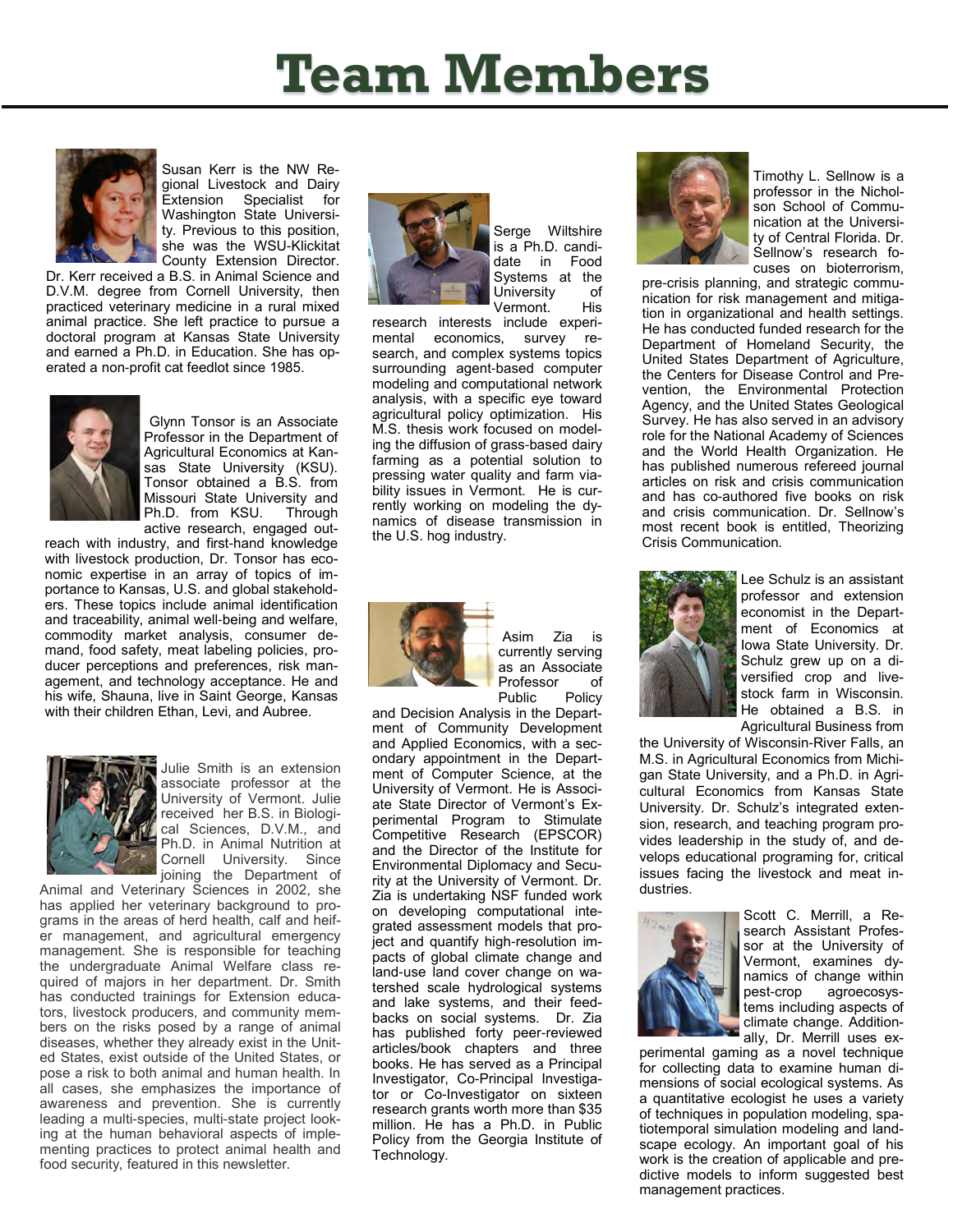

Jason Parker is an assistant research professor of agricultural anthropology in Plant and Soil Science at the University of Vermont. Previously, he held a research

scientist position in Horticulture and Crop Science at The Ohio State University, and adjunct professor positions in Sociology and Anthropology at both the College of Wooster and Youngstown State University. He earned a B.A. in anthropology with a sociology and political science minor from Youngstown State University, M.A. in anthropology and Ph.D. in agricultural and environmental anthropology from The Ohio State University. Dr. Parker's primary research interests are understanding scale, diversity, and land tenure characteristics of farm households and communities as they relate to agricultural problems. In the past five years, his research has been funded by multiple USDA programs.



Robert S. Littlefield is an NDSU Chamber of Commerce Distinguished Professor in the Department of Communication at North Dakota State University. Dr. Littlefield's research focuses on the cultural

aspects of risk and crisis communication particularly as they pertain to addressing the needs of vulnerable populations. The U.S. Department of Education, the U.S. Department of Homeland Security, the U.S. Department of Agriculture, and the U.S. West Foundation have funded his research on food security, crisis renewal, and working with vulnerable publics. He has authored or co-authored scholarly articles, book chapters, and books on risk and crisis communication with culturally diverse groups. His most recent co-edited book, *Risk and Crisis Communication: Navigating the Tensions between Organizations and the Public*, is now available.



Ahmed Hamed, Ph.D., is a Research Assistant Professor in the Department of Plant and Soil Science at the University of Vermont. Dr. Hamed, - a computer scientist by

training, brings substantial technical skills to the team. He contributes new computational methods and algorithms and is particularly interested in Big Data, network analyses and social media analytics. Dr. Hamed is excited about using social media data (e.g., Tweets) and experimental games to come up with new data models to reveal patterns in human behavior and learning processes. He will be essential in the development of experimental games and acquiring data to help understand the human/social component of food animal health protection.



Jeannette McDonald is a veterinarian with a Ph.D. in education, specifically distance education, and is thus uniquely

qualified to lead projects for biosecurity education of all types and for all audiences. Dr. McDonald was the lead for a national online Johne's Disease Veterinary Certificate Program which has been adopted by almost every state in the Union, as well as virtual farm visits and veterinary Johne's simulation (JD Consult), and producer modules and simulations . Her team developed a large diversity and breadth of education for food safety, one health/one medicine, nursing, medical, veterinary, and public health fields, maintaining flexibility and accessibility. She was also the PI on a FIPSE grant to create VetICE, a cooperative of veterinary schools to create and share courses across institutions. Since taking an early retirement from UW-Madison she's had a Fulbright award working with the Italian national animal health service creating an iPad version of a risk assessment for Johne's Disease in dairy cattle as well as an interactive simulation for producers. A sample of products from previous projects can be seen at [www.tlcprojects.org.](http://www.tlcprojects.org/)



Steve Dritz is a Professor at the College of Veterinary Medicine, Kansas State<br>University. During University. his tenure at the

Kansas State University College of Veterinary Medicine, he has coordinated numerous field and university research trials involving graduate students and swine producers and established highly productive collaboration with colleagues in Animal Sciences and Industry. Dr. Dritz has developed relationships in several swine production systems that have allowed for access to data and commercial scale research facilities unavailable at K-State. These trials have resulted in 199 peer reviewed journal articles, 281 refereed abstracts, 4 book chapters, 2 patents and the training of 25 Ph.D. and 35 M.S. students. Due to the practicality and applicability, Dr. Dritz's research has resulted in invitations for 56 international research and technical training presentations and 98 domestic presentations. Dr. Dritz is an active member of the K-State Applied Swine Nutrition Team. He received his D.V.M. degree in 1990 from the University of Minnesota and his Ph.D. in Swine Nutrition and Production in 1995 from Kansas State University.



Christopher Koliba is a Professor in the Community Development and Applied Economics Department at the University of Vermont (UVM)

and the Director of the Master of Public Administration (MPA) Program. He possesses a Ph.D. and an MPA from Syracuse University's Maxwell School of Citizenship and Public Affairs. His research interests include governance networks and complex adaptive systems, network performance and accountability, organizational learning and development, environmental governance, and educational policy. His current research program focuses on the development of complex adaptive systems, models of land use, watershed management, food systems, transportation planning, biosecurity and smart grid energy networks. He is the lead author of *Governance Network in Public Administration and Public Policy*. He teaches courses pertaining to public policy and public affairs, public administration, systems analysis, governance networks, collaborative management, and the intersection of science and society.



Jeanne M. Rankin, D.V.M., a third generation Montanan, received her Bachelors of Science in Agriculture; Animal Science from Montana State University and her D.V.M. from Colorado State University. She practiced pre-

dominantly equine, small ruminants and camelid veterinary care for 17 years before joining the Montana Department of Livestock in November of 2004. Dr. Rankin served as the Assistant State Veterinarian and as the Acting State Veterinarian for the Montana Department of Livestock where she developed the Montana Trichomoniasis program and oversaw Disease Reporting, Foreign Animal Disease Response and Emergency Preparedness. She is a Foreign Animal Disease Diagnostician and is currently working with Montana State University Extension as the Agro-Emergency Projects Coordinator. Dr. Rankin has served the American Veterinary Medical Association as the representative of Small Ruminant Practitioners group on the Animal Agriculture Liaison Committee and currently is the Equine Medicine representative to the AVMA's Committee on Disaster and Emergency Issues. Since 2012, Jeanne is also a director for the Montana Veterinary Medical Association, and is currently president-elect. In her spare time she sings in the Great Falls, MT Symphony choir, manages a small herd of 60 registered Gelbvieh Cattle and raises AQHA performance horses, near Raynesford, MT.